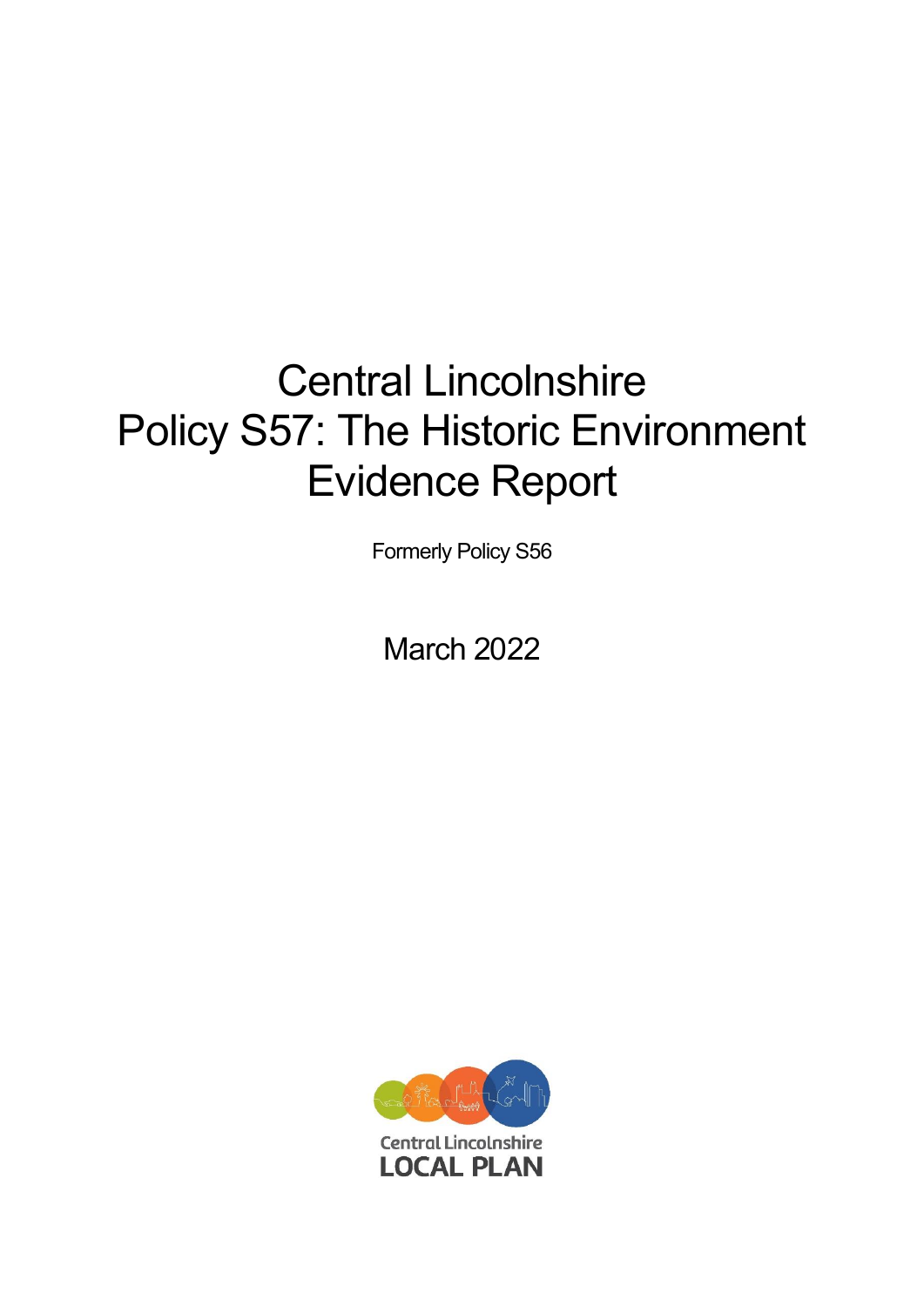## **Contents**

| $1_{\cdot}$    |  |
|----------------|--|
| 2.             |  |
|                |  |
|                |  |
|                |  |
|                |  |
|                |  |
| 3 <sub>1</sub> |  |
| 4.             |  |
| 5.             |  |
| 6.             |  |
| 7.             |  |
|                |  |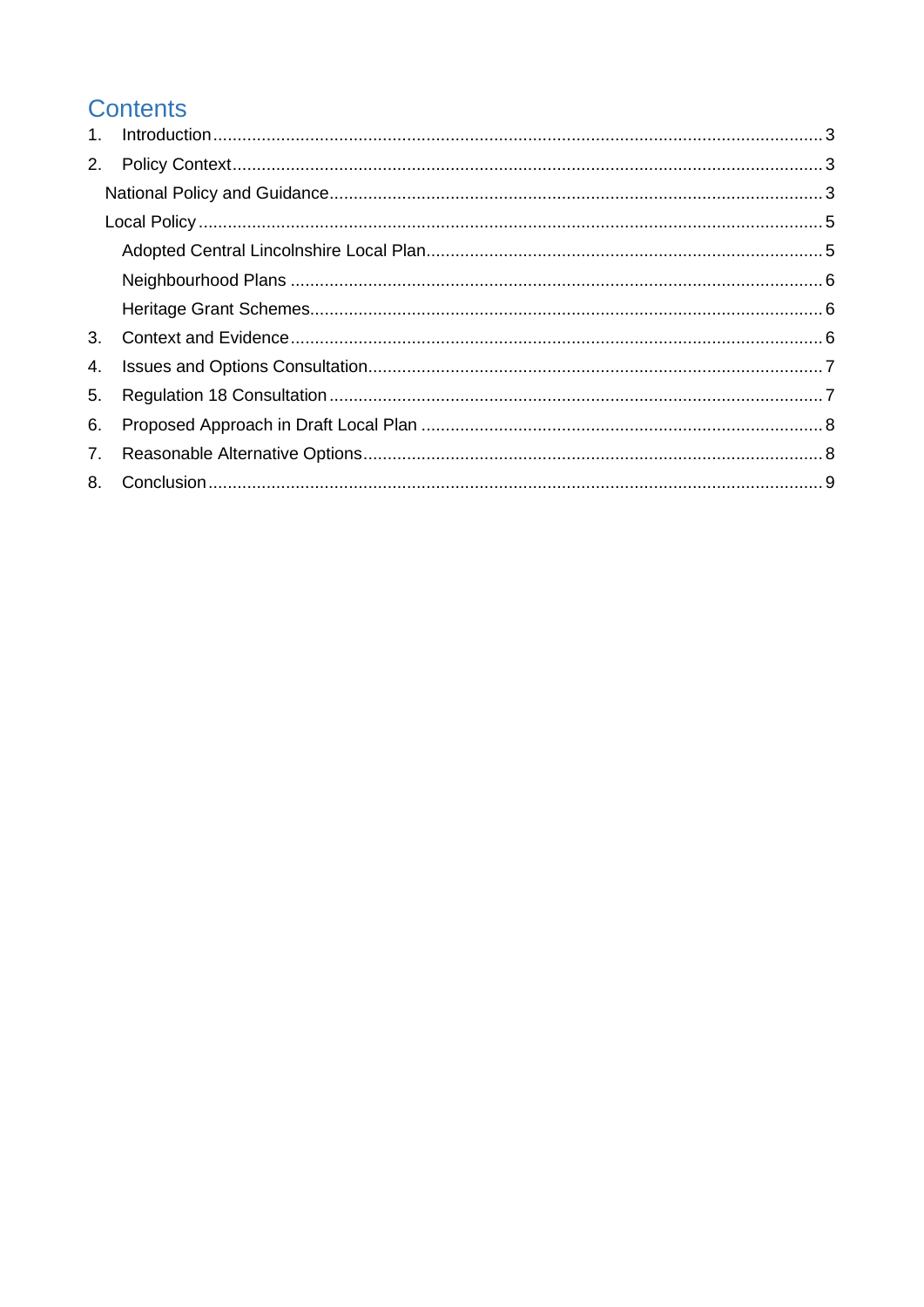## <span id="page-2-0"></span>1. Introduction

- 1.1. The Central Lincolnshire Local Plan is being updated since the first Local Plan for Central Lincolnshire, an area covering the districts of City of Lincoln, North Kesteven and West Lindsey, was adopted in April 2017.
- 1.2. This Evidence Report (which is one of a collection) provides background information and justification for Policy S57: The Historic Environment, which relates to protecting and enhancing the historic environment.

## <span id="page-2-1"></span>2. Policy Context

#### National Policy and Guidance

- <span id="page-2-2"></span>2.1. Since the Central Lincolnshire Plan was adopted the National Planning Policy Framework (NPPF) was updated in July 2018 with subsequent additional changes being published in February 2019 and a further update in July 2021.
- 2.2. The NPPF defines a heritage asset as:

"*A building, monument, site, place, area or landscape identified as having a degree of significance meriting consideration in planning decisions, because of its heritage interest. It includes designated heritage assets and assets identified by the local planning authority (including local listing)*."

- 2.3. Designated heritage assets include World Heritage Sites, Scheduled Monuments, Listed Buildings, Protected Wreck Sites, registered Parks and Gardens, Registered Battlefields and Conservation Areas.
- 2.4. Non-designated heritage assets are buildings, monuments, sites, places, areas or landscapes identified by plan-making bodies, such as a local planning authority, as having a degree of heritage significance meriting consideration in planning decisions but which do not meet the criteria for designated heritage assets.
- 2.5. The setting of a heritage asset is defined by the NPPF as:

"*The surroundings in which a heritage asset is experienced. Its extent is not fixed and may change as the asset and its surroundings evolve. Elements of a setting may make a positive or negative contribution to the significance of an asset, may affect the ability to appreciate that significance or may be neutral*."

- 2.6. Section 16 of the NPPF concerns "Conserving and enhancing the historic environment" and there is a separate section on "Plan-making". The following paragraphs are particularly relevant:
	- Paragraph 20 *Strategic policies should set out an overall strategy for the pattern, scale and quality of development, and make sufficient provision for: …conservation and enhancement of the natural, built and historic environment…*
	- Paragraph 190 *Plans should set out a positive strategy for the conservation and enjoyment of the historic environment, including heritage assets most at risk of neglect, decay or other threats*.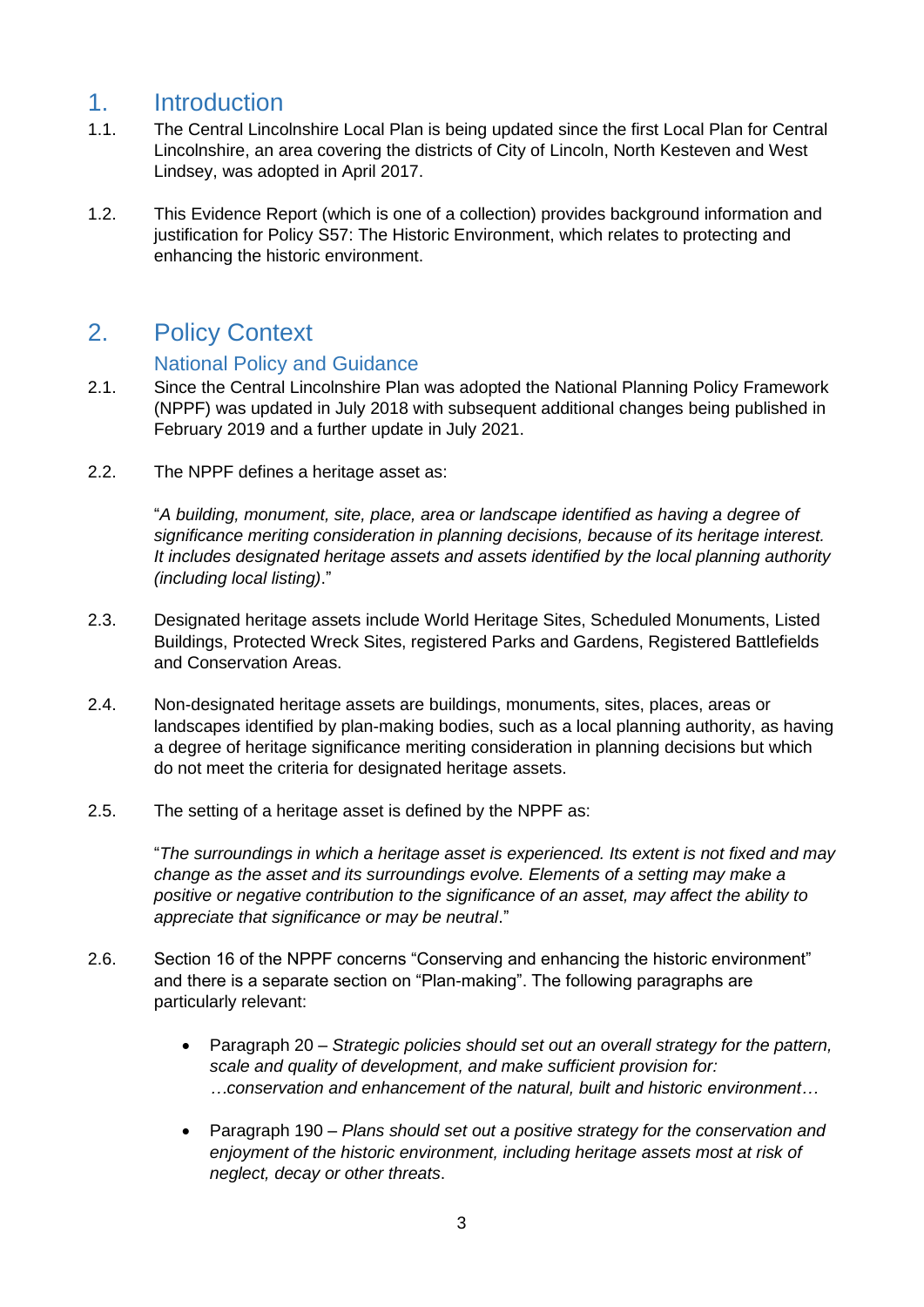- Paragraph 194 …*local planning authorities should require an applicant to describe the significance of any heritage assets affected, including any contribution made by their setting. The level of detail should be proportionate to the assets' importance*…
- Paragraph 195 *Local planning authorities should identify and assess the particular significance of any heritage asset that may be affected by a proposal (including by development affecting the setting of a heritage asset)…They should take this into account when considering the impact of a proposal on a heritage asset, to avoid or minimise any conflict between the heritage asset's conservation and any aspect of the proposal*.
- Paragraph 197 *In determining applications, local planning authorities should take account of:*
	- *a) the desirability of sustaining and enhancing the significance of heritage assets and putting them to viable uses consistent with their conservation;*
	- *b) the positive contribution that conservation of heritage assets can make to sustainable communities including their economic vitality; and*
	- c) *the desirability of new development making a positive contribution to local character and distinctiveness*.
- Paragraph 199 *When considering the impact of a proposed development on the significance of a designated heritage asset, great weight should be given to the asset's conservation (and the more important the asset, the greater the weight should be). This is irrespective of whether any potential harm amounts to substantial harm, total loss or less than substantial harm to its significance*.
- Paragraph 200 *Any harm to, or loss of, the significance of a designated heritage asset (from its alteration or destruction, or from development within its setting), should require clear and convincing justification*…
- Paragraph 201 *Where a proposed development will lead to substantial harm to (or total loss of significance of) a designated heritage asset, local planning authorities should refuse consent, unless it can be demonstrated that the substantial harm or total loss is necessary to achieve substantial public benefits that outweigh that harm or loss, or all of the following apply:* 
	- *a) the nature of the heritage asset prevents all reasonable uses of the site; and*
	- *b) no viable use of the heritage asset itself can be found in the medium term through appropriate marketing that will enable its conservation; and*
	- c) *conservation by grant-funding or some form of not for profit, charitable or public ownership is demonstrably not possible; and*
	- d) *d) the harm or loss is outweighed by the benefit of bringing the site back into use.*
- Paragraph 202 *Where a development proposal will lead to less than substantial harm to the significance of a designated heritage asset, this harm should be weighed against the public benefits of the proposal including, where appropriate, securing its optimum viable use*.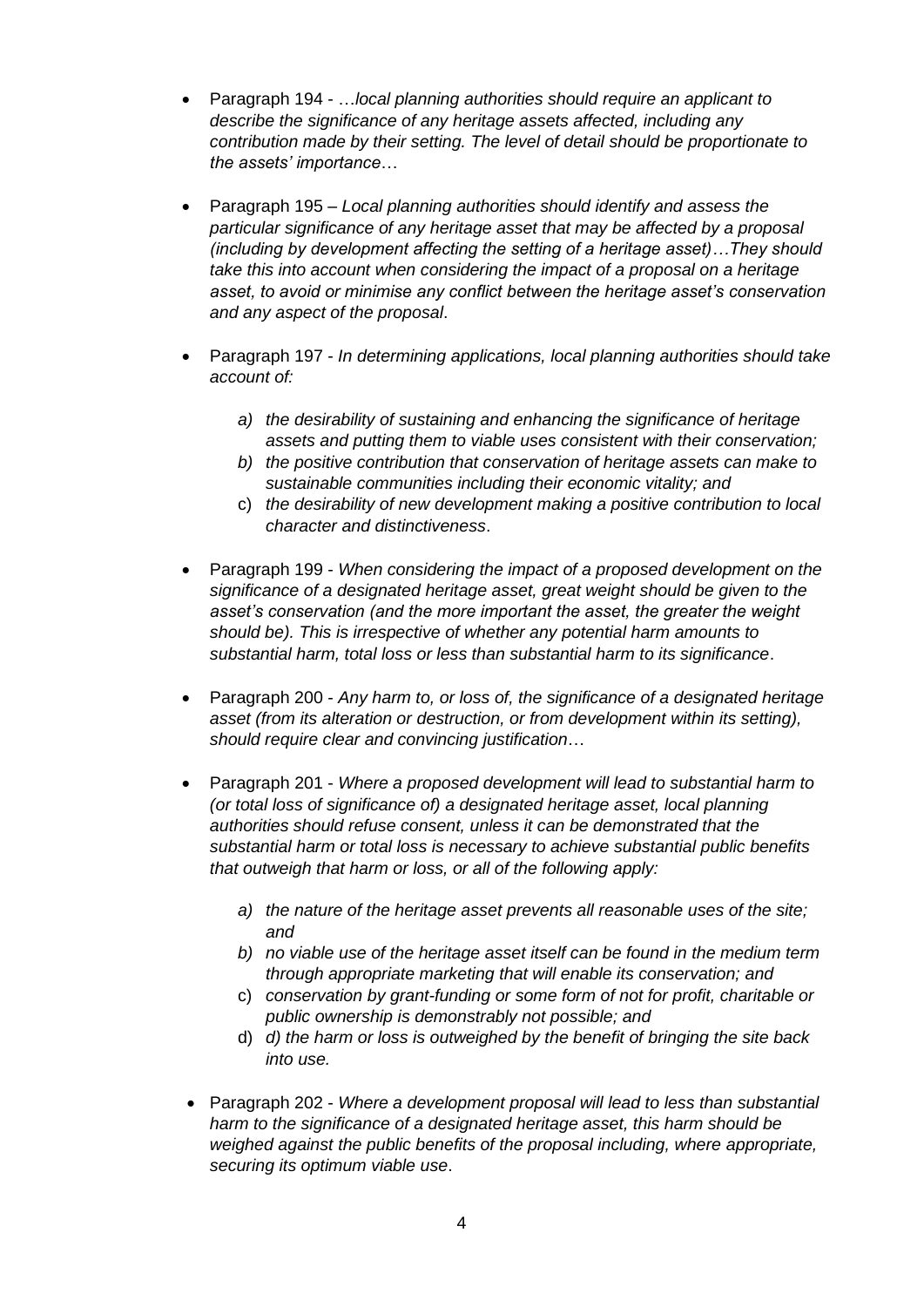- Paragraph 205 *Local planning authorities should require developers to record and advance understanding of the significance of any heritage assets to be lost (wholly or in part) in a manner proportionate to their importance and the impact, and to make this evidence (and any archive generated) publicly accessible..*.
- 2.7. The Planning Practice Guidance (PPG) was first introduced in 2014 which offers 'live' government guidance. The PPG provides guidance to help in the implementation of policy in the NPPF.
- 2.8. The following paragraphs offer useful guidance in relation to the historic environment:
	- Paragraph 003 What is a positive strategy for conservation and enjoyment of the historic environment? (ref ID: 18a-003-20190723);
	- Paragraph 006 What is 'significance'? (ref ID: 18a-006-20190723);
	- Paragraph 008 How can proposals avoid or minimise harm to the significance of a heritage asset? (ref ID: 18a-009-20190723);
	- Paragraph 013 What is the setting of a heritage asset and how can it be taken into account? (ref ID: 18a-013-20190723);
	- Paragraph 015 What is the optimum viable use for a heritage asset and how is it taken into account in planning decisions? (ref ID: 18a-015-20190723);
	- Paragraph 020 What is meant by the term public benefits? (ref ID: 18a-020- 20190723);
	- Paragraph 023 What are the different types of designated heritage assets? (ref ID: 18a-023-20190723);
	- Paragraph 039 What are non-designated heritage assets? (ref ID: 18a-039- 20190723).
- 2.9. In developing Policy S57, the Central Lincolnshire authorities have also taken into account the Ancient Monuments and Archaeological Areas Act 1979 and the Planning (Listed Buildings and Conservation Areas) Act 1990 to ensure that the policy is consistent with the statutory provisions contained within these Acts.
- 2.10. Historic England is a public body that champions and protects historic places. Key documents that have informed the development of the historic environment policy in the Local Plan are: The Historic Environment in Local Plans, Historic Environment Good Practice Advice in Planning 1 (July 2015) and, The Historic Environment and Site Allocations in Local Plans, Historic England Advice Note 3 (October 2015).

#### Local Policy

#### Adopted Central Lincolnshire Local Plan

<span id="page-4-1"></span><span id="page-4-0"></span>2.11. The adopted Central Lincolnshire Local Plan (April 2017) includes a specific policy, LP25 The Historic Environment, which sets out a positive strategy for the historic environment across Central Lincolnshire, as well as seeking to protect and enhance heritage assets and their settings.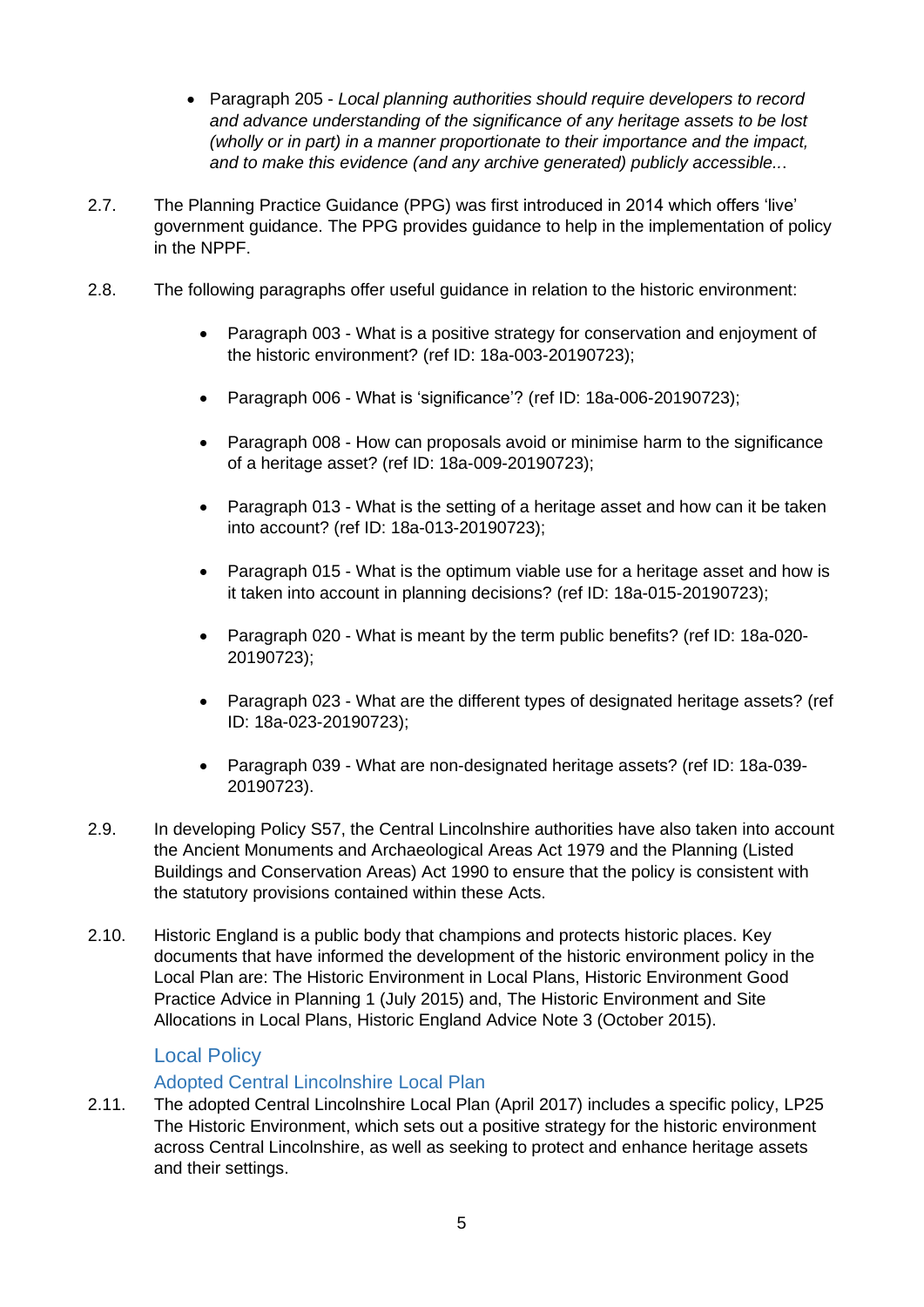#### Neighbourhood Plans

<span id="page-5-0"></span>2.12. A neighbourhood plan gives communities direct power to develop a shared vision for their neighbourhood and shape the development and growth of their local area. Many of the made neighbourhood plans across Central Lincolnshire recognise the importance of the local historic environment and the need to retain and enhance heritage assets. Some neighbourhood plans identify certain buildings, structure or features as non-designated heritage assets worthy of protection due to the important contribution they make to the distinctive local character of the neighbourhood area.

#### Heritage Grant Schemes

- <span id="page-5-1"></span>2.13. North Kesteven District Council's Heritage Grant Scheme aims to preserve and enhance the historic interest of buildings and places by encouraging the sympathetic repair or historic buildings. Various grants are available for residential and commercial buildings towards the cost of eligible works for listed buildings, works or buildings in a Conservation Area, and eligible works for local heritage assets on the Council's Local List, or which meet the designation criteria.
- 2.14. North Kesteven also operates a Sleaford Shopfront Grant Scheme funded by North Kesteven District Council, Historic England and Sleaford Town Council. The aim of the scheme is to improve the historic environment in the town centre. Grants of 80% of the cost of the reinstating historic architectural feature is available, but priority is given to the installation of traditional shopfronts in order to restore the character of the building.
- 2.15. West Lindsey District Council operates a Gainsborough Shopfront Improvement Scheme. The scheme provides a one-off discretionary financial contribution to eligible individuals or businesses to cover up to 75% (to a maximum value of £15,000) towards the total cost of physical improvements works and enhancements to the premises. Properties must face onto a main retail areas and proposals must bring about a significant impact to the heritage led-regeneration approach of the Gainsborough Town Centre Masterplan.

### <span id="page-5-2"></span>3. Context and Evidence

- 3.1. Central Lincolnshire has a rich historic environment. The rural countryside and historic towns and villages are attractive aspects of Central Lincolnshire as a whole, while within Lincoln's historic core are aspects of national and wider importance. The notable historic environment positively contributes to Central Lincolnshire's character, the quality of life experienced by residents, and its appeal as a destination for visitors and tourists.
- 3.2. Within the area there are: over 2,300 listed buildings, 72 Conservation Areas, almost 200 Scheduled Monuments, 12 national Registered Parks and Gardens of Special Historic Interest, and a wealth of nationally and locally significant archaeological remains. In addition, there are numerous other heritage assets that, whilst not designated, are make a positive contribution to the historic environment.
- 3.3. A comprehensive local evidence base exists to support the development and implementation of this policy, which includes:
	- Historic England's National 'Heritage at Risk Register', which is updated on an annual basis. For Central Lincolnshire, there are currently 61 entries that include Grade I and II\* listed buildings, Scheduled Monuments, Registered Parks and Gardens and Conservation Areas<sup>1</sup>;

<sup>1</sup> <https://historicengland.org.uk/listing/the-list/>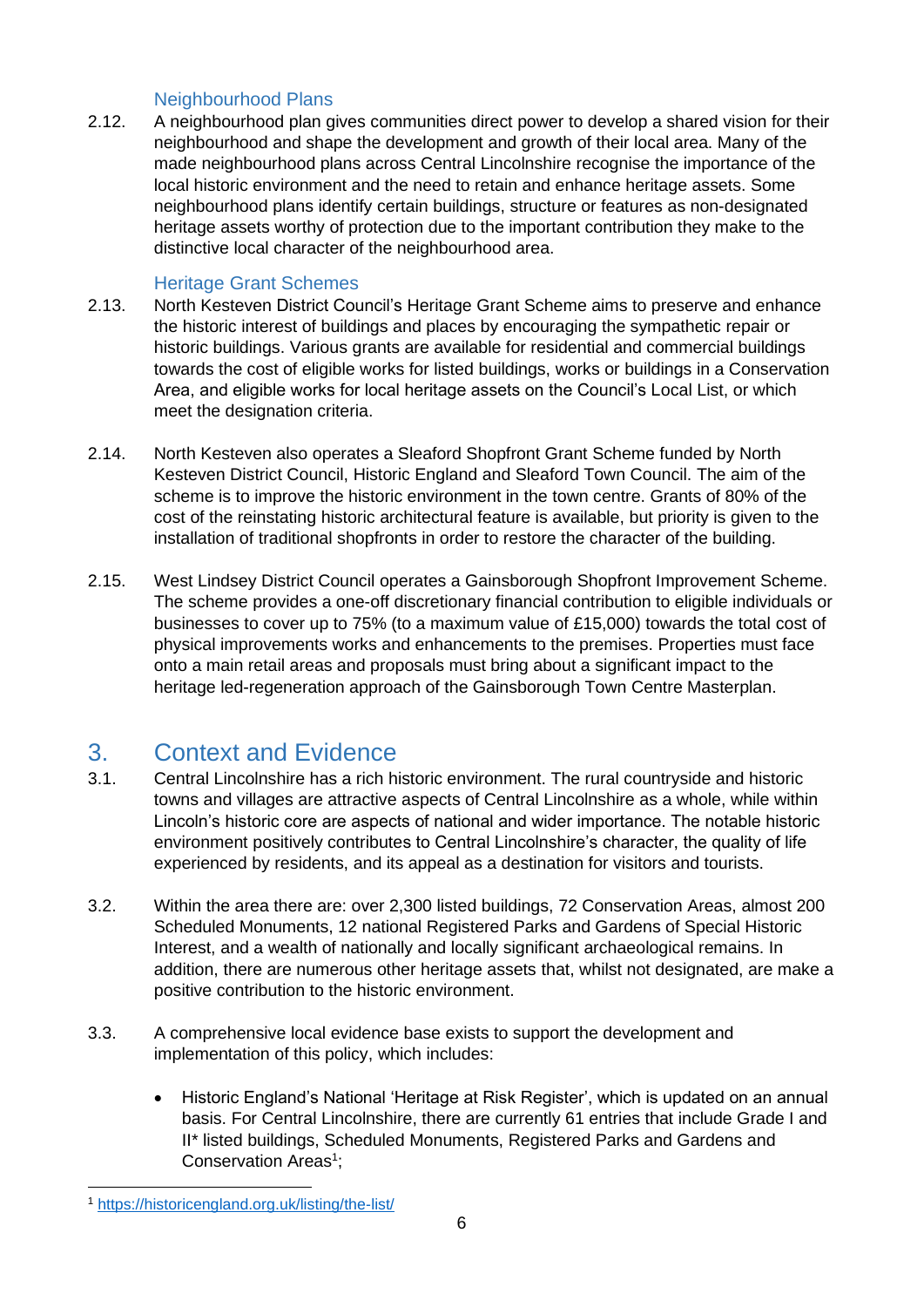- $\bullet$  Lincolnshire Heritage at Risk<sup>2</sup> (Listed Buildings Grade II, archaeological earthworks);
- Lincolnshire Historic Environment Record<sup>3</sup>;
- Lincoln Heritage Database and Lincoln Archaeological Research Assessment<sup>4</sup>;
- Lincoln Townscape Assessment<sup>5</sup>;
- Lincolnshire Historic Landscape Characterisation Project<sup>6</sup>;
- Historic England's The Greater Lincolnshire Farmsteads Assessment Framework<sup>7</sup>;
- Lincolnshire Extensive Urban Survey<sup>8</sup>;
- Conservation area appraisals and management plans (see links in 3.4 below);
- Local lists of Non-Designated Heritage Assets (see links in 3.4 below);
- 14 Article 4 directions (see links in 3.4 below); and
- Gainsborough Town Centre Heritage Masterplan<sup>9</sup>.
- 3.4. Local evidence on the historic environment, prepared and maintained by the Central Lincolnshire authorities, can be accessed online at the following locations:
	- [City of Lincoln Council](https://www.lincoln.gov.uk/planning/conservation-archaeology-heritage)
	- [North Kesteven District Council](https://www.n-kesteven.gov.uk/residents/planning-and-building/planning/conservation-and-heritage/)
	- **[West Lindsey District Council](https://www.west-lindsey.gov.uk/my-services/planning-and-building/conservation-and-environment/)**
	- **[Lincolnshire County](https://www.lincolnshire.gov.uk/historic-environment) Council**

## <span id="page-6-0"></span>4. Issues and Options Consultation

- 4.1. The first, formal stage of the Local Plan review was the Issues and Options consultation that took place in June and July 2019. The consultation identified the existing policy in the adopted Local Plan, LP25: The Historic Environment, as a policy not intended to be changed. Only one comment was received specifically to the proposal to not change the policy:
	- The wording could be updated to more closely reflect NPPF wording, such as substituting 'preserve' for 'conserve'.

# <span id="page-6-1"></span>5. Regulation 18 Consultation

- 5.1. A Consultation Draft of the Local Plan was published for consultation between 30 June and 24 August 2021. During this eight week consultation comments were received on the plan, the policies within the plan, and supporting information and evidence. The comments received have been summarised as follows:
	- Various comments broadly supporting the policy or elements of the policy.
	- Various comments suggesting the policy and/or supporting text needs rewording, especially in relation to: reference to the use of traditional materials and techniques, paragraph 4 and criteria j) to m), greater reference to settings, and encouragement of energy efficiency of historic buildings whilst conserving heritage significance.

<sup>2</sup> <https://www.heritagelincolnshire.org/case-studies/lincolnshire-heritage-at-risk-project>

<sup>3</sup> <https://www.lincolnshire.gov.uk/historic-environment/historic-environment-record>

<sup>4</sup> <http://www.heritageconnectlincoln.com/>

<sup>5</sup> <http://www.heritageconnectlincoln.com/article/plans-in-place>

<sup>6</sup> <https://www.lincolnshire.gov.uk/historic-environment/historic-landscape-characterisation>

<sup>7</sup> [https://historicengland.org.uk/images-books/publications/greater-lincolnshire-farmstead-assessment](https://historicengland.org.uk/images-books/publications/greater-lincolnshire-farmstead-assessment-framework/heag052-greater-lincs-faf/)[framework/heag052-greater-lincs-faf/](https://historicengland.org.uk/images-books/publications/greater-lincolnshire-farmstead-assessment-framework/heag052-greater-lincs-faf/)

<sup>8</sup> <https://www.lincsabout.town/>

<sup>9</sup> [https://www.west-lindsey.gov.uk/my-business/growth-and-regeneration/gainsborough-heritage-led](https://www.west-lindsey.gov.uk/my-business/growth-and-regeneration/gainsborough-heritage-led-regeneration/)[regeneration/](https://www.west-lindsey.gov.uk/my-business/growth-and-regeneration/gainsborough-heritage-led-regeneration/)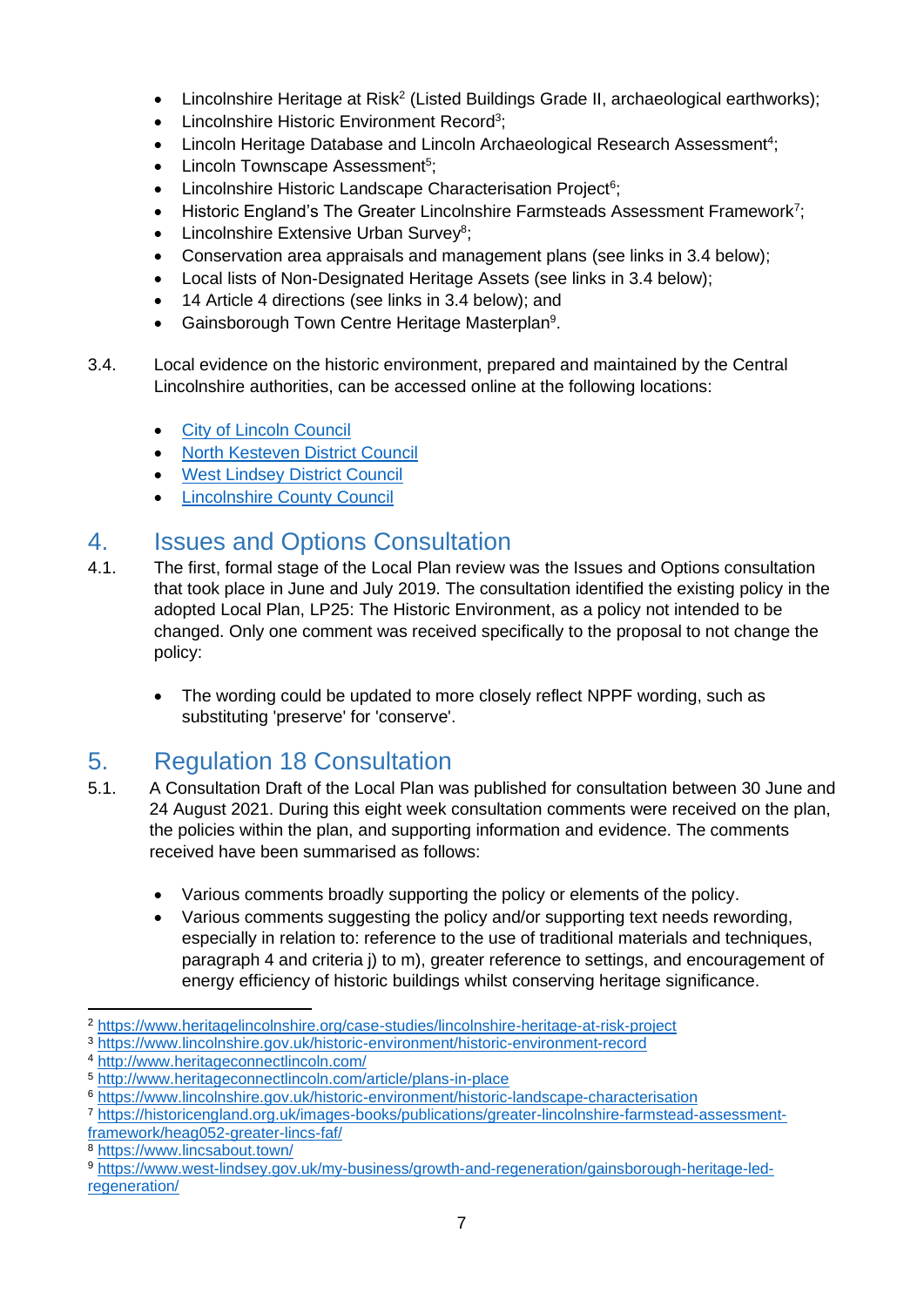- Suggestion that the evidence behind the policy is lacking/weak, especially in relation to: location of a comprehensive heritage evidence base to support the plan.
- 5.2. Most people who responded at the Regulation 18 stage were generally supportive of the policy as drafted. However, Historic England raised some concerns, and these are addressed in section 6 below.

## <span id="page-7-0"></span>6. Proposed Approach in Draft Local Plan

- 6.1. Following consideration of the comments received to the Issues and Options consultation, national policy and guidance, and local policy and evidence, the proposed approach in the Draft Local Plan is to carry over the existing parameters set out in the adopted policy LP25 The Historic Environment, but with some minor amendments to the wording to reflect the wording of the NPPF and feedback from Development Management Teams on implementation of the policy in practice.
- 6.2. Following careful consideration of the comments received, there are some minor changes to the wording of policy S57 and supporting text in the Proposed Submission version of the Local Plan.
- 6.3. At the Regulation 18 stage, Historic England objected to a lack of reference to the evidence base which underpins policy S57 and sought clarity on where it can be found. In light of this objection, paragraph 10.0.17 has been amended to include a footnote signposting the reader to the evidence base. This evidence report for S57 has been updated at Section 3 to include web links to all the current known sources of local evidence on the historic environment.
- 6.4. Historic England also suggested additional reference to settings was required throughout the supporting text, not just in relation to Listed Buildings. The subheadings in the supporting text have been amended to reference setting in response to this concern. No changes have been made with respect to the wording of the supporting text, as it is felt that settings are already adequately referenced (see 10.0.3, 10.0.4, 10.0.5, 10.0.10, 10.0.11 and 10.0.14).

## <span id="page-7-1"></span>7. Reasonable Alternative Options

- 7.1. The following alternative options have been considered for this policy (with Option 1 being the preferred policy in the Draft Local Plan).
- 7.2. Option 1: One overarching development management policy covering the historic environment.
- 7.3. Option 2: Specific separate policies covering listed buildings, archaeological sites, conservation areas, registered parks and gardens and non-designated assets. This option has been discounted, as it was felt an overarching policy on the historic environment was needed to reflect the requirements of the NPPF to set out a positive strategy for the conservation and enjoyment of the historic environment.
- 7.4. Option 3: No local policy on the historic environment rely on national guidance on the historic environment as set out in the NPPF and NPPG. This option has been discounted: whilst national policy on heritage assets is quite extensive, the NPPF requires local authorities to set out "a positive strategy for the conservation and enjoyment of the historic